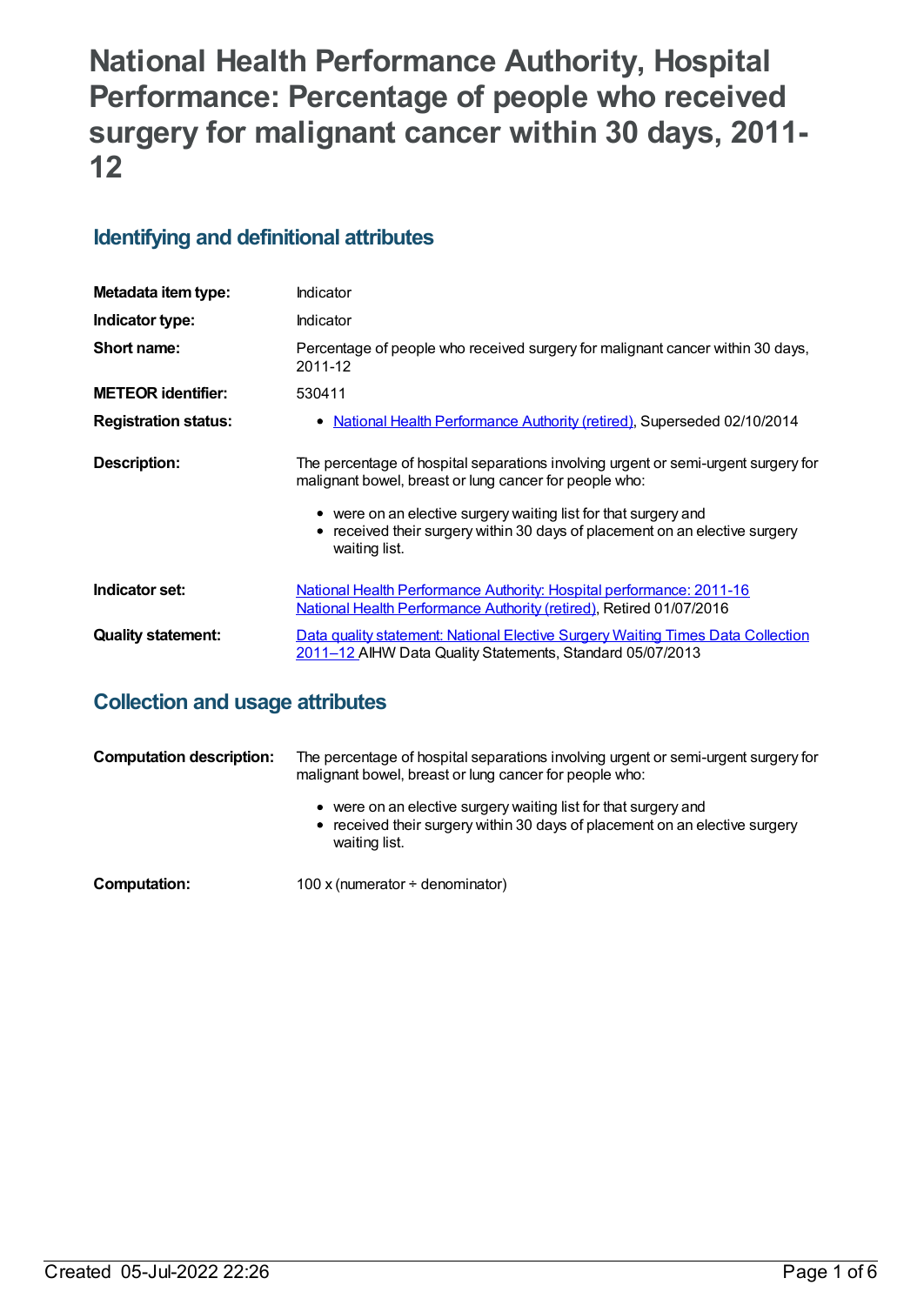**Numerator:** Number of hospital separations involving urgent or semi-urgent surgery for malignant bowel, breast or lung cancer for people who:

- were on an elective surgery waiting list for that surgery and
- received their surgery within 30 days of placement on an elective surgery waiting list.

Calculated using separations for patients with:

- ICD-10-AM (7th edn) principle diagnosis codes:
	- **Bowel cancer** C18, C19 and C20
	- **Breast cancer - C50**
	- **Lung cancer - C34**
- **ACHI (7th edn) procedure codes:**
	- **Bowel cancer: 3200000 3200001 3200300 3200301 3200400 3200401 3200500 3200501 3200600 3200601 3200900 3201200 3201500 3202400 3202500 3202600 3202800 3203000 3203900 3204700 3205100 3205101 3206000 3209900 3211200 9220800**
	- **Breast cancer: 3030000 3033200 3033500 3033600 3150000 3151500 3151800 3151801 3152400 3152401**
	- **Lung cancer: 3843800 3843801 3843802 3844000 3844001 3844100 3844101 9016900**
- **Elective surgery waiting list episode- clinical urgency code:**
	- **1. Admission within 30 days desirable for a condition that has the potential to deteriorate quickly to the point that it may become and emergency**
	- **2. Admission within 90 days desirable for a condition causing some pain, dysfunction or disability but which is not likely to deteriorate quickly or become an emergency**
- **Elective surgery waiting list episode—reason for removal froma waiting list:**
	- **1. Admitted as an elective patient for awaited procedure by or on behalf of this hospital or the state/territory**
	- **2. Admitted as emergency patient for awaited procedure by or on behalf of this hospital or the state/territory**

**Calculations exclude people who were on an elective surgery waiting list but were transferred to another hospital's elective surgery waiting list, were treated elsewhere but not on behalf of the hospital, were not contactable, died prior to receiving surgery or declined surgery.**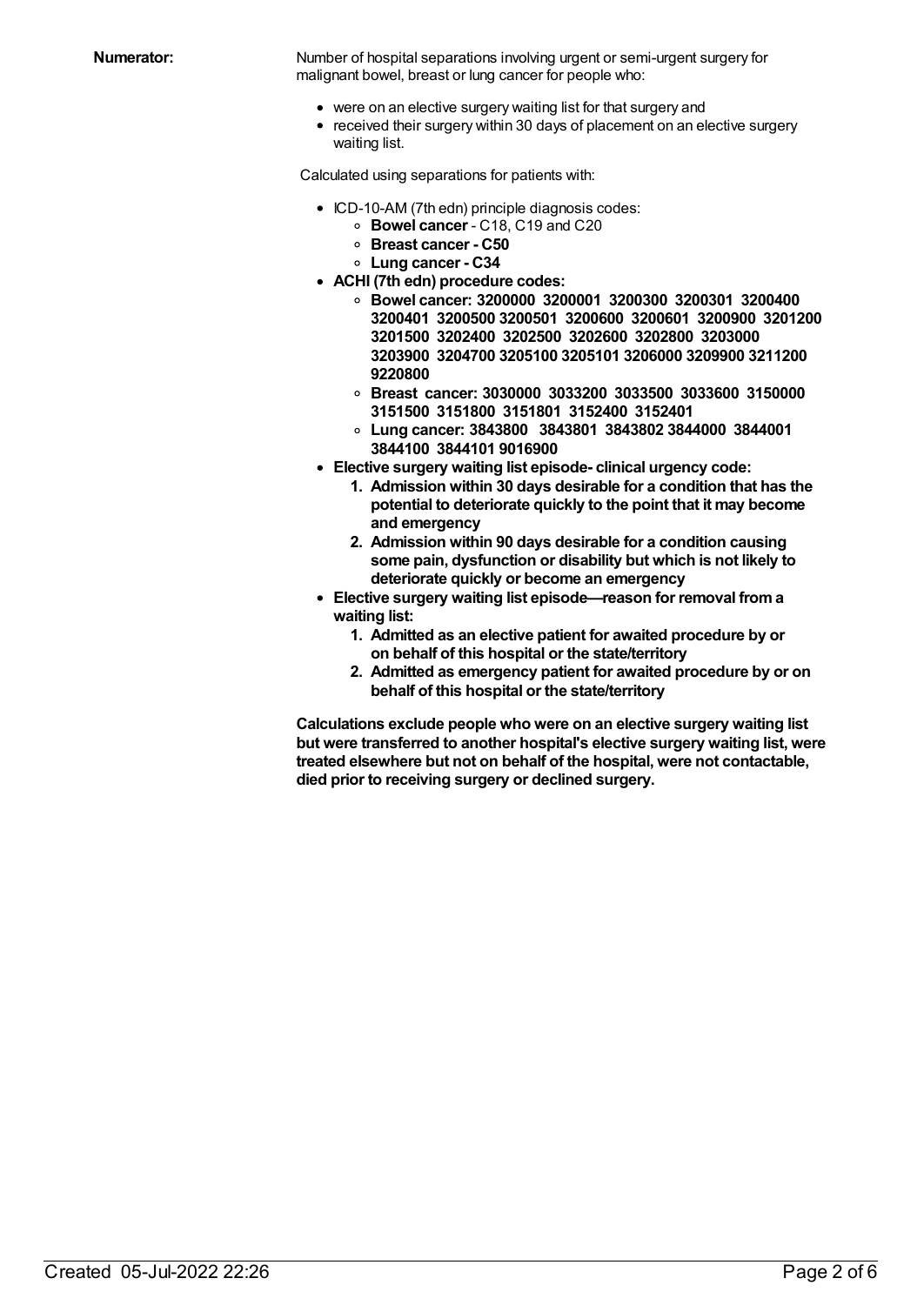Elective surgery waiting list [episode—clinical](https://meteor.aihw.gov.au/content/270008) urgency, code N

**Data Source**

National Elective Surgery Waiting Times Data [Collection](https://meteor.aihw.gov.au/content/395071)

**NMDS / DSS**

Elective surgery waiting times [\(removals](https://meteor.aihw.gov.au/content/470097) data) DSS 1 January 2012-30 June 2012

### **Data Element / Data Set**

Episode of [care—principal](https://meteor.aihw.gov.au/content/391326) diagnosis, code (ICD-10-AM 7th edn) ANN{.N[N]}

**Data Source**

National Hospital Morbidity [Database](https://meteor.aihw.gov.au/content/394352) (NHMD)

**NMDS / DSS**

[Admitted](https://meteor.aihw.gov.au/content/426861) patient care NMDS 2011-12

#### **Data Element / Data Set**

Episode of admitted patient [care—procedure,](https://meteor.aihw.gov.au/content/391349) code (ACHI 7th edn) NNNNN-NN

**Data Source**

National Hospital Morbidity [Database](https://meteor.aihw.gov.au/content/394352) (NHMD)

**NMDS / DSS**

[Admitted](https://meteor.aihw.gov.au/content/426861) patient care NMDS 2011-12

#### **Data Element / Data Set**

Elective surgery waiting list [episode—reason](https://meteor.aihw.gov.au/content/471735) for removal from a waiting list, code N

**Data Source**

National Elective Surgery Waiting Times Data [Collection](https://meteor.aihw.gov.au/content/395071)

**NMDS / DSS**

Elective surgery waiting times [\(removals](https://meteor.aihw.gov.au/content/470097) data) DSS 1 January 2012-30 June 2012

#### **Data Element / Data Set**

Elective surgery waiting list [episode—waiting](https://meteor.aihw.gov.au/content/471744) time (at removal), total days N[NNN]

#### **Data Source**

National Elective Surgery Waiting Times Data [Collection](https://meteor.aihw.gov.au/content/395071)

#### **NMDS / DSS**

Elective surgery waiting times [\(removals](https://meteor.aihw.gov.au/content/470097) data) DSS 1 January 2012-30 June 2012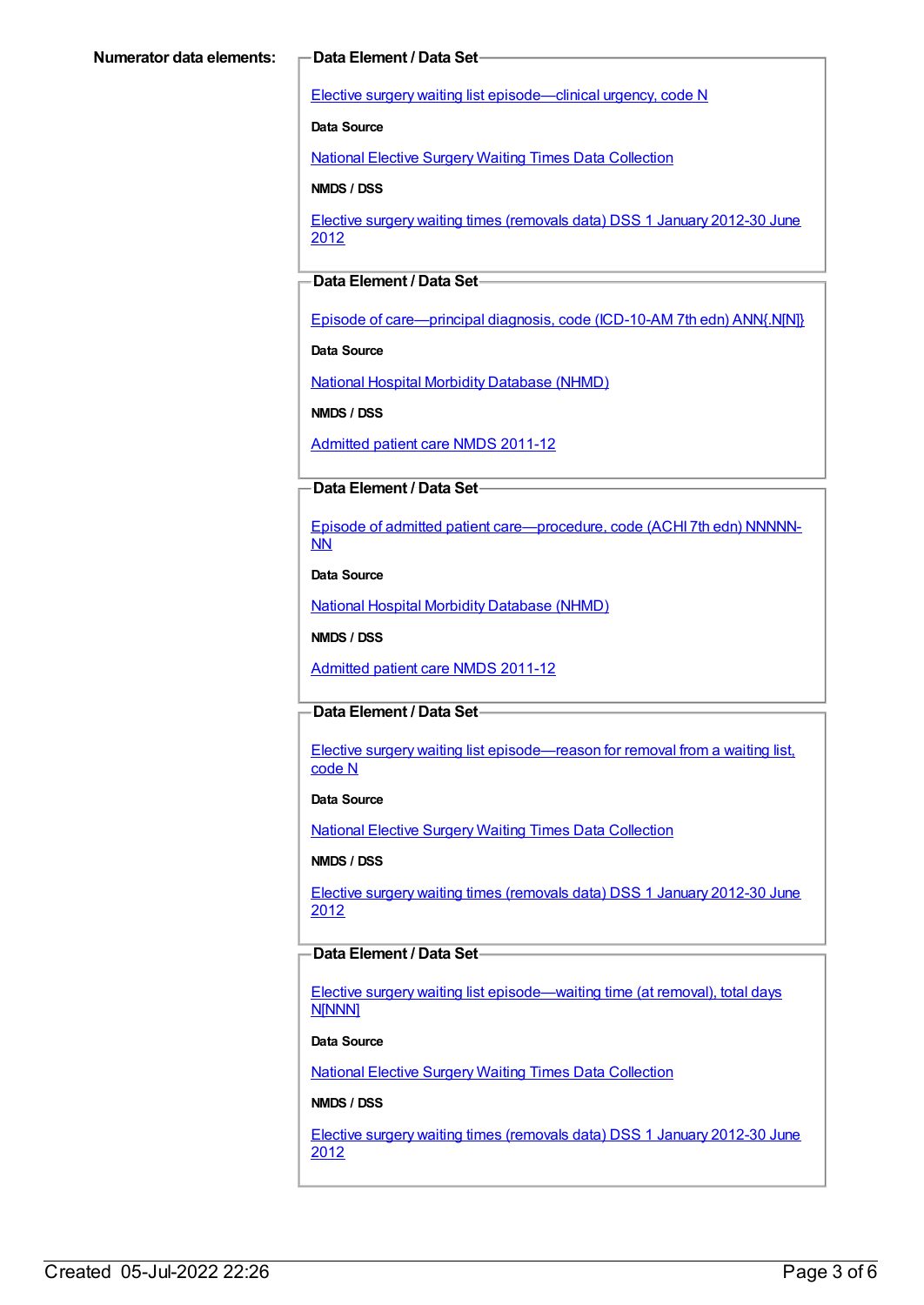| Denominator:                  | Number of hospital separations involving urgent or semi-urgent surgery for<br>malignant bowel, breast or lung cancer for people who were on an elective surgery<br>waiting list for that surgery. |
|-------------------------------|---------------------------------------------------------------------------------------------------------------------------------------------------------------------------------------------------|
|                               | Calculated using hospital separations as per the numerator.                                                                                                                                       |
| Denominator data<br>elements: | Data Element / Data Set-                                                                                                                                                                          |
|                               | Elective surgery waiting list episode—clinical urgency, code N                                                                                                                                    |
|                               | Data Source                                                                                                                                                                                       |
|                               | <b>National Elective Surgery Waiting Times Data Collection</b>                                                                                                                                    |
|                               | NMDS / DSS                                                                                                                                                                                        |
|                               | Elective surgery waiting times (removals data) DSS 1 January 2012-30 June<br>2012                                                                                                                 |
|                               | Data Element / Data Set-                                                                                                                                                                          |
|                               | Episode of care—principal diagnosis, code (ICD-10-AM 7th edn) ANN{.N[N]}                                                                                                                          |
|                               | <b>Data Source</b>                                                                                                                                                                                |
|                               | <b>National Hospital Morbidity Database (NHMD)</b>                                                                                                                                                |
|                               | NMDS / DSS                                                                                                                                                                                        |
|                               | <b>Admitted patient care NMDS 2011-12</b>                                                                                                                                                         |
|                               | Data Element / Data Set                                                                                                                                                                           |
|                               | Episode of admitted patient care-procedure, code (ACHI 7th edn) NNNNN-<br>NN                                                                                                                      |
|                               | Data Source                                                                                                                                                                                       |
|                               | <b>National Hospital Morbidity Database (NHMD)</b>                                                                                                                                                |
|                               | NMDS / DSS                                                                                                                                                                                        |
|                               | <b>Admitted patient care NMDS 2011-12</b>                                                                                                                                                         |
|                               | Data Element / Data Set                                                                                                                                                                           |
|                               | Elective surgery waiting list episode—reason for removal from a waiting list,<br>code N                                                                                                           |
|                               | Data Source                                                                                                                                                                                       |
|                               | <b>National Elective Surgery Waiting Times Data Collection</b>                                                                                                                                    |
|                               | NMDS / DSS                                                                                                                                                                                        |
|                               | Elective surgery waiting times (removals data) DSS 1 January 2012-30 June<br>2012                                                                                                                 |
| Disaggregation:               | Hospital and cancer type (principal diagnosis)                                                                                                                                                    |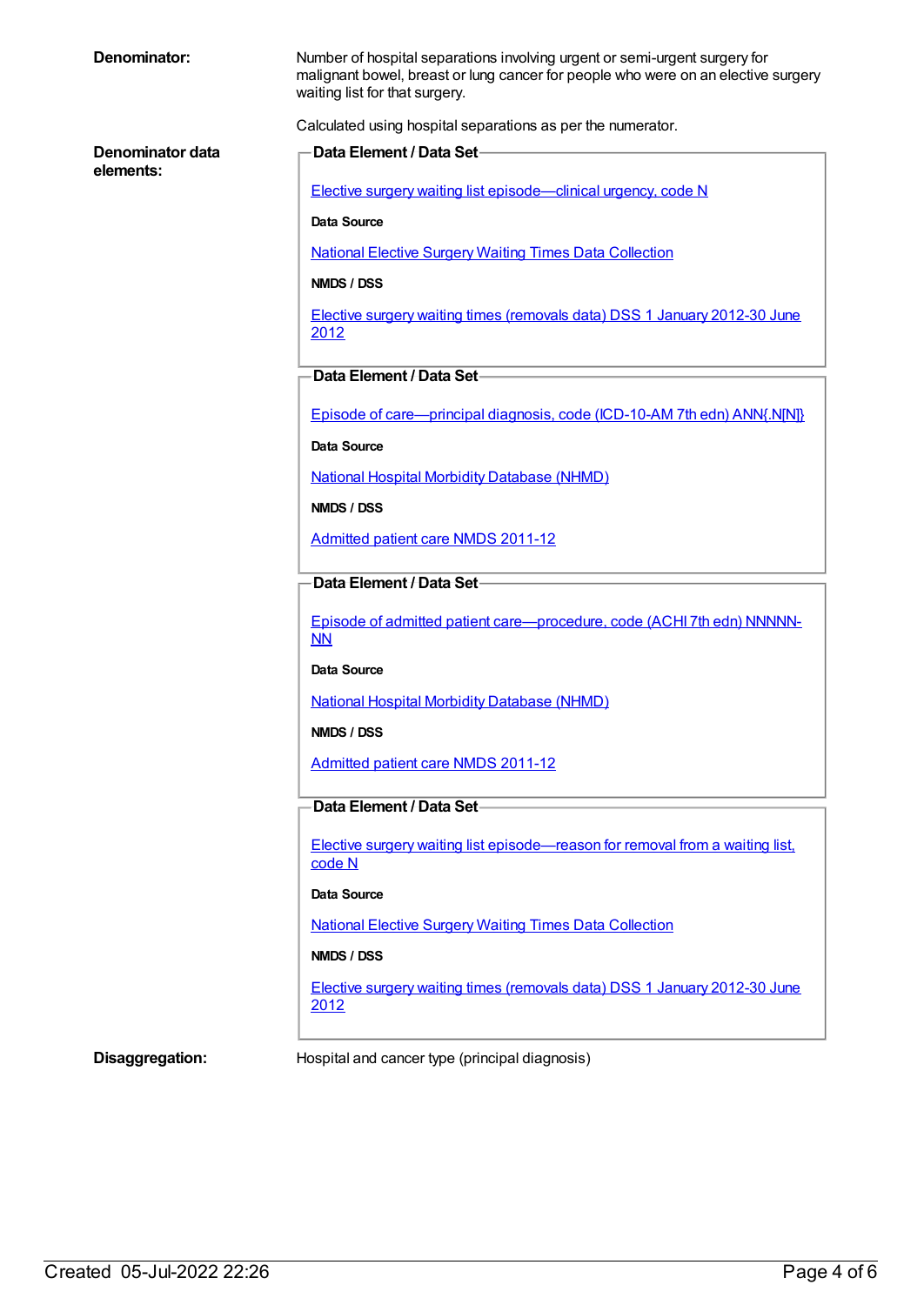| <b>Disaggregation data</b><br>elements: | Data Element / Data Set-                                                                                                                                                                  |
|-----------------------------------------|-------------------------------------------------------------------------------------------------------------------------------------------------------------------------------------------|
|                                         | Establishment-organisation identifier (state/territory), NNNNN                                                                                                                            |
|                                         | Data Source                                                                                                                                                                               |
|                                         | <b>National Hospital Morbidity Database (NHMD)</b>                                                                                                                                        |
|                                         | NMDS / DSS                                                                                                                                                                                |
|                                         | Admitted patient care NMDS 2010-11                                                                                                                                                        |
|                                         | Data Element / Data Set-                                                                                                                                                                  |
|                                         | Episode of care—principal diagnosis, code (ICD-10-AM 7th edn) ANN{.N[N]}                                                                                                                  |
|                                         | <b>Data Source</b>                                                                                                                                                                        |
|                                         | <b>National Hospital Morbidity Database (NHMD)</b>                                                                                                                                        |
|                                         | NMDS / DSS                                                                                                                                                                                |
|                                         | Admitted patient care NMDS 2011-12                                                                                                                                                        |
| Comments:                               | Reported for hospitals with 10 or more separations in the cohort.                                                                                                                         |
|                                         | Values are rounded down to the nearest whole number.                                                                                                                                      |
|                                         | The waiting times are those experienced by people who have received their<br>surgery and are not the waiting times for those patients who are waiting for surgery.                        |
|                                         | For this indicator malignant refers to those cancers that have the ability to progress<br>to more serious disease and spread to surrounding tissue or other organs, if left<br>untreated. |

# **Representational attributes**

| <b>Representation class:</b> | Percentage |
|------------------------------|------------|
| Data type:                   | Integer    |
| Unit of measure:             | Person     |
| Format:                      | ΝN         |
|                              |            |

# **Indicator conceptual framework**

| <b>Framework and</b> | <b>PAF-Effectiveness of access</b> |
|----------------------|------------------------------------|
| dimensions:          |                                    |
|                      | <b>PAF-Equity of access</b>        |

### **Data source attributes**